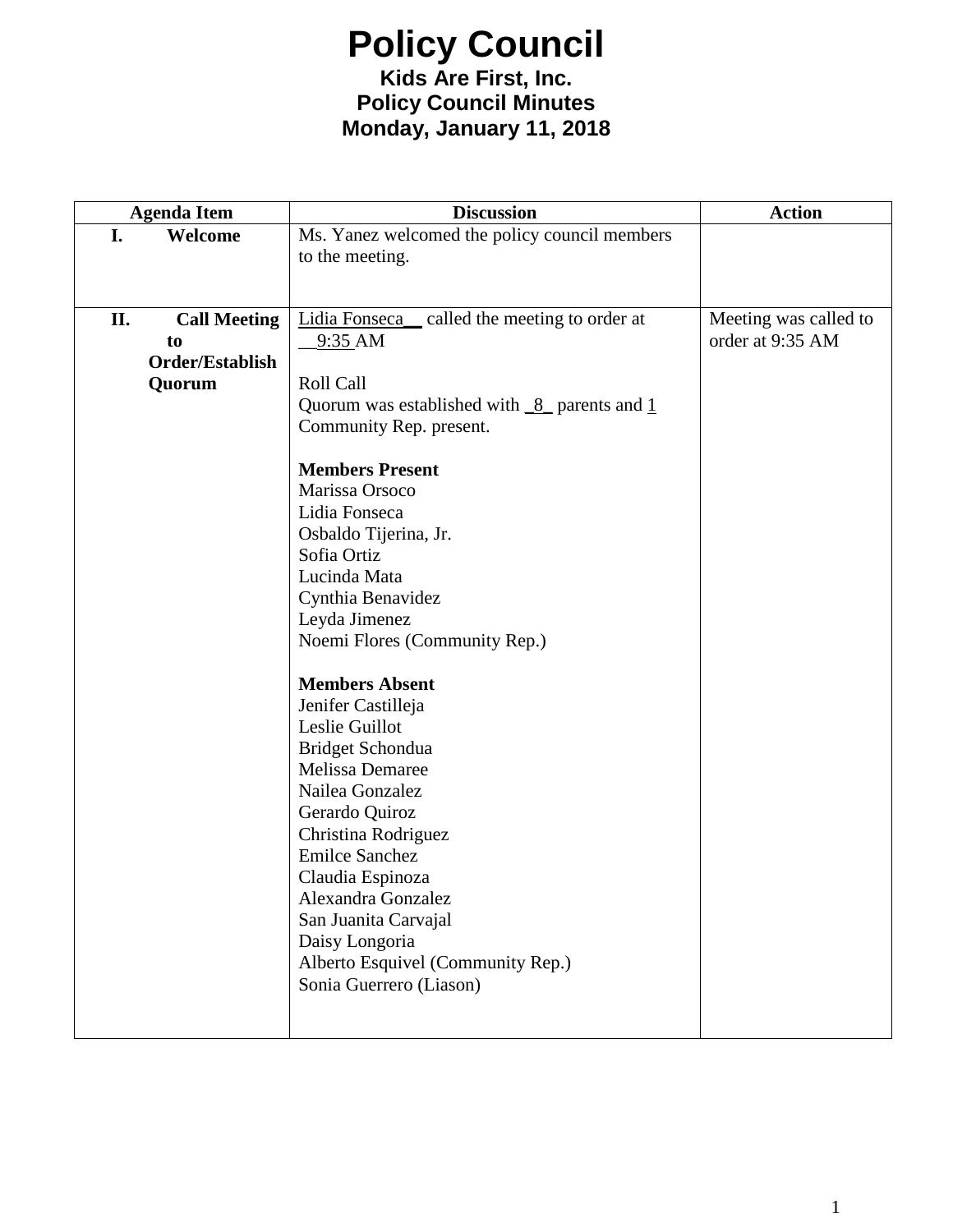#### **Kids Are First, Inc. Policy Council Minutes Monday, January 11, 2018**

|      | <b>Agenda Item</b>                   | <b>Discussion</b>                                                                                                                                                                                                                                                                                                                                                                                                                                                                                                            | <b>Action</b>                                                                                                                               |
|------|--------------------------------------|------------------------------------------------------------------------------------------------------------------------------------------------------------------------------------------------------------------------------------------------------------------------------------------------------------------------------------------------------------------------------------------------------------------------------------------------------------------------------------------------------------------------------|---------------------------------------------------------------------------------------------------------------------------------------------|
| III. | <b>Approval</b><br>of Agenda         | Approval of agenda                                                                                                                                                                                                                                                                                                                                                                                                                                                                                                           | Motion to approve<br>agenda was made by<br>Leyda Jimenez<br>Seconded by Noemi<br><b>Flores</b><br>Motion carried                            |
| IV.  | <b>Approval of</b><br><b>Minutes</b> | Approval of November 27, 2017 minutes                                                                                                                                                                                                                                                                                                                                                                                                                                                                                        | Motion to approve<br>$11/27/17$ meeting<br>minutes was made by<br>Lucinda Mata<br>Seconded by Cynthia<br>Benavidez<br><b>Motion Carried</b> |
| V.   | <b>New Business</b>                  | <b>Program Director Report/Communication</b><br>Alicia Yanez, CEO/Program Director notified the<br>Policy Council that Kids Are First, Inc. received the<br>CACFP preliminary review report. The reviewer<br>Karen Smithson stated that everything looked good.<br>Ms. Yanez shared with the policy council letters<br>from the Office of Head Start that wanted to bring<br>attention to all head start grantees of two<br>requirements, reporting requirement found in CFR<br>1302.102 & Standards of Conduct CFR 1302.90. | Informational                                                                                                                               |
|      |                                      | <b>Director of Operations</b><br>Velma McNeil, Director of Operations presented<br>her report for the month of November 2017.<br>See attached report                                                                                                                                                                                                                                                                                                                                                                         | Informational                                                                                                                               |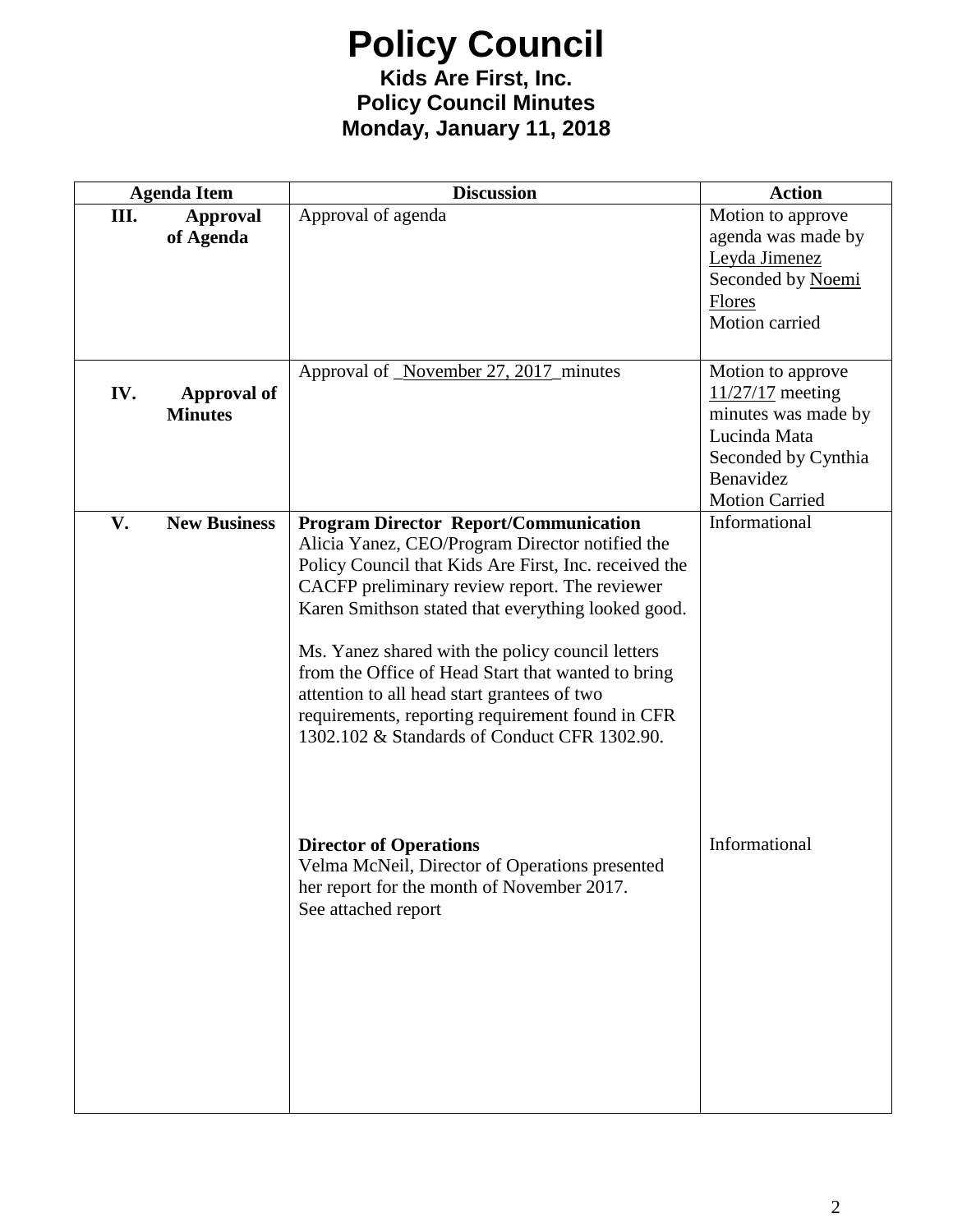#### **Kids Are First, Inc. Policy Council Minutes Monday, January 11, 2018**

| <b>Agenda Item</b>                                | <b>Discussion</b>                                                                                                                                                                                                                                                                                                                                                                                                                                                                                                                                                                                                                                                                                                                                                                                                                                                   | <b>Action</b>                                                                                                                                                                                                                                                                                                                      |
|---------------------------------------------------|---------------------------------------------------------------------------------------------------------------------------------------------------------------------------------------------------------------------------------------------------------------------------------------------------------------------------------------------------------------------------------------------------------------------------------------------------------------------------------------------------------------------------------------------------------------------------------------------------------------------------------------------------------------------------------------------------------------------------------------------------------------------------------------------------------------------------------------------------------------------|------------------------------------------------------------------------------------------------------------------------------------------------------------------------------------------------------------------------------------------------------------------------------------------------------------------------------------|
| <b>Approval of Reports</b>                        | <b>Financial Report</b><br>Alicia Yanez, CEO/Program Director presented the<br>Financial Report for November 2017.<br><b>Credit Card Report</b><br>Alicia Yanez, CEO/Program Director presented<br>Credit Card report for November 2017.<br><b>In-Kind Report</b><br>Alicia Yanez, CEO/Program Director presented In-<br>Kind Report for November 2017<br><b>CACFP Report</b><br>Alicia Yanez, CEO/Program Director presented<br>CACFP Report for November 2017.<br><b>Enrollment Report</b><br>Velma McNeil, Director of Operations presented<br>Enrollment Report for November 2017.<br><b>Attendance Report</b><br>Velma McNeil, Director of Operations presented<br>Attendance Report for November 2017<br><b>New Hire/Termination Report</b><br>Alicia Yanez, CEO/Program Director presented<br>New Hire Termination Report for the month of<br>November 2017. | Action<br>Motion to approve the<br>following reports was<br>made by Sofia Ortiz<br>Financial<br>$\bullet$<br>Report<br>Credit Card<br>Report<br>In-Kind Report<br><b>CACFP Report</b><br>$\bullet$<br>Enrollment<br>Report<br>Attendance<br>Report<br>Hire/Terminati<br>on Report<br>Seconded by Lucinda<br>Mata<br>Motion carried |
| <b>Approval of Cost</b><br><b>Allocation Plan</b> | <b>Approval of Audit</b><br><b>Cost Allocation Plan</b>                                                                                                                                                                                                                                                                                                                                                                                                                                                                                                                                                                                                                                                                                                                                                                                                             | Action<br>Motion to approve the<br><b>Cost Allocation Plan</b><br>was made by Leyda<br>Jimenez<br>Seconded by Cynthia<br>Benavidez.<br>Motion carried                                                                                                                                                                              |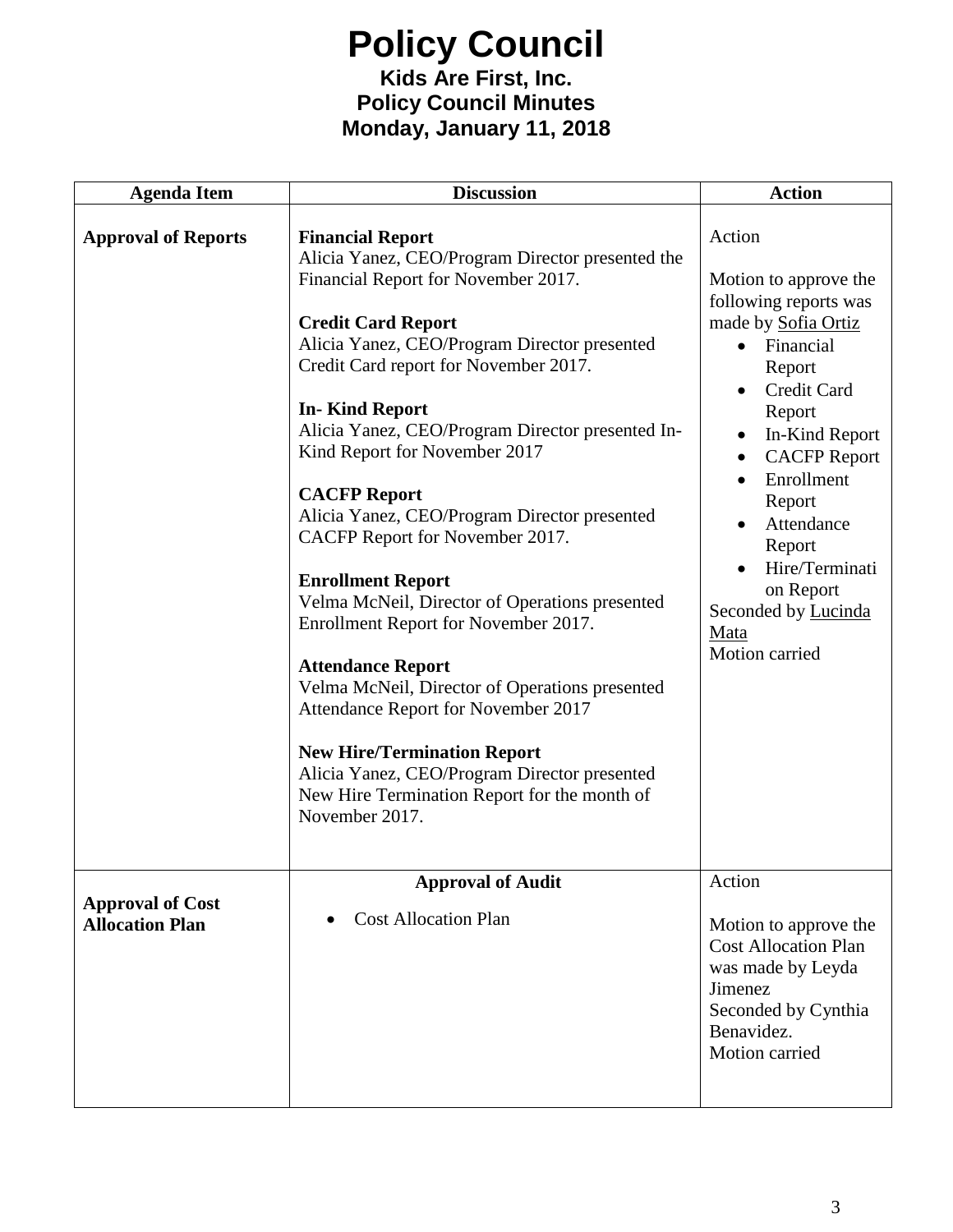#### **Kids Are First, Inc. Policy Council Minutes Monday, January 11, 2018**

| <b>Agenda Item</b>                                    | <b>Discussion</b>                                                                 | <b>Action</b>                                                                                                                                        |
|-------------------------------------------------------|-----------------------------------------------------------------------------------|------------------------------------------------------------------------------------------------------------------------------------------------------|
| <b>Approval of Updated</b><br><b>Maintenance Plan</b> | Facility, Material and Equipment<br>$\bullet$<br>Maintenance Plan                 | Action<br>Motion to approve the<br><b>Updated Maintenance</b><br>Plan was made by<br>Noemi Flores.<br>Seconded by Leyda<br>Jimenez<br>Motion carried |
| <b>Approval of</b><br>Procedure                       | HR-500 Grievance/Dispute Resolution<br>$\bullet$<br>Procedure                     | Action<br>Motion to approve the<br>HR-500 Procedure<br>was made by Sophia<br>Ortiz<br>Seconded by Lucinda<br>Motion carried                          |
| <b>Approval of Plan</b>                               | <b>School Readiness Plan</b><br>$\bullet$                                         | Action<br>Motion to approve the<br><b>School Readiness Plan</b><br>was made by Cynthia<br>Benavidez.<br>Seconded by Lucinda<br>Mata                  |
| VI.<br><b>Open Forum</b>                              | Policy council members presented the monthly<br>center reports.<br>See Attachment | Informational                                                                                                                                        |